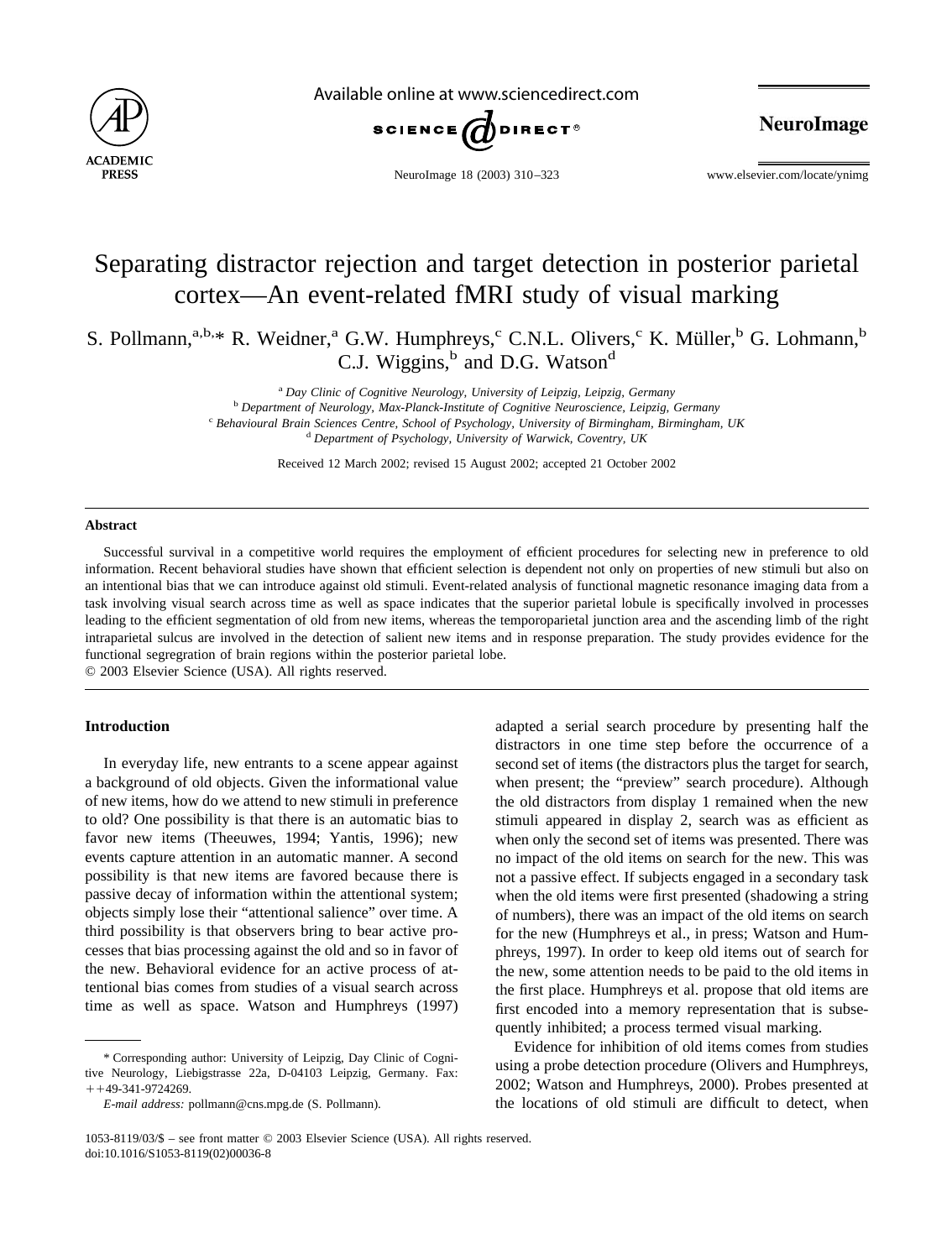subjects are set to search for new events (with probe events occurring on a minority of trials). However, differences in probe detection on old and new items are largely eliminated when probe detection is the main task and it is not embedded as part of the search task, even when the temporal intervals between the old and new stimuli are maintained. This is consistent with subjects adopting an intentional bias against old items, to facilitate selection of the new. The generality of this intentional bias in search has been shown by other studies in which marking has been shown with moving items [\(Watson and Humphreys, 1998\)](#page-13-0) and even when a difficult search task is undertaken on the second set of items [\(Theeuwes et al., 1998\).](#page-13-0)

In the present study we use event-related fMRI procedures to investigate the neural mechanisms of visual marking. To do this, it is important to isolate activation stemming from the processing of "old" items, under preview search conditions, from activation stemming from the subsequent search and target-detection process (conducted following display 2). We attempted to separate these activations using two different procedures. In Experiment 1 we analyzed differences in the time course of the blood oxygenation level-dependent (BOLD) response under different search conditions. Early onset of the BOLD response in the preview condition, relative to appropriate baselines, can be indicative of visual marking of items in display 1. In Experiment 2, we again measured activation across different search conditions, but this time included a proportion of "preview only" trials, where the BOLD response should not be affected by activation linked to search displays (display 2). Here contrasts in the magnitude of the BOLD response can be informative of visual marking applied to items in display 1.

In both experiments, subjects had to search for a predetermined target stimulus, a blue H, within the second of two consecutively presented visual displays (each presented for 2 s; [Fig. 1](#page-2-0)). In one condition ("single-feature search"), the blue H target was presented along with blue As as distractor items. Here the target differed by a single feature (form) from the distractors. In a more difficult, serial search condition ("conjunction search"), the blue H was presented along with green H and blue A distractors. In such a condition, when the target is defined only by a conjunction of features (form and color), search is generally less efficient and characterized by linear search functions [\(Treisman and](#page-13-0) [Gelade, 1980\)](#page-13-0). In a third, preview condition, the second display was identical to the conjunction search condition. However, one set of distractors (the green Hs) was presented in advance in the first display, providing observers with early information about which distractors to ignore. To control for effects of physical stimulus presentation, the search displays in the single-feature and conjunction search conditions were preceded by a set of red Os ("dummy previews"), which occupied the same locations as the green H distractors in the preview condition but which differed by their color and shape from the stimuli in the actual search display. The red Os should have little impact on search and so should not be actively ignored, unlike the green Hs in the preview condition.<sup>1</sup>

Prior behavioral work shows that search in the singlefeature and preview conditions can be equally efficient, and, in both conditions, search is more efficient than in the conjunction search treatment [\(Watson and Humphreys,](#page-13-0) [1997\)](#page-13-0). Thus contrasts between the single-feature and preview conditions, on the one hand, and the conjunction condition, on the other, should inform us about processes sensitive to the ease of search or postsearch decision and response preparation. Uniquely in the preview condition, the efficient search may also be dependent on visual marking of the old stimuli. Contrasts between the preview condition, on the one hand, and the single feature and conjunction conditions, on the other, should thus be informative about the processes involved in visual marking. In both single-feature and conjunction baselines, subjects are unlikely to engage in active ignoring of the completely irrelevant dummy previews (the red Os).

Experiment 1 concentrated on analyzing the temporal differences in the BOLD response in the three critical search conditions, differentiating brain regions in which (a) there were temporal changes unique to the preview condition (linked to active ignoring of old items), and (b) there were temporal changes common to the single-feature and preview condition, when compared with the conjunction baseline (linked to target detection and/or decision and response preparation). Early onset of the BOLD response in the preview condition can be taken as diagnostic of processes involved in actively ignoring the old stimuli. A delayed onset in the conjunction baseline, relative to single-feature and preview search, will be diagnostic of decision and response preparation processes emerging more rapidly (because search is completed more quickly) in the latter conditions. In Experiment 2 we attempted to derive a direct measure of activation associated with actively ignoring old items in search, this time contrasting the magnitude of activation associated with processing stimuli on previewonly trials (1/3 of the total number of trials). These trials were included in order to enable us to measure activation associated with the preview displays uncontaminated by activation associated with search displays. We also used three stimulus onset asynchronies (SOAs) between the preview and the search displays (SOAs presented randomly), and we randomly mixed the search conditions. These extra changes were incorporated to equate potential differences in adopting a strategic set across the critical conditions.

<sup>&</sup>lt;sup>1</sup> Our prior behavioral studies have demonstrated little impact of such red Os on search in equivalent single feature and conjunction searches to those used here.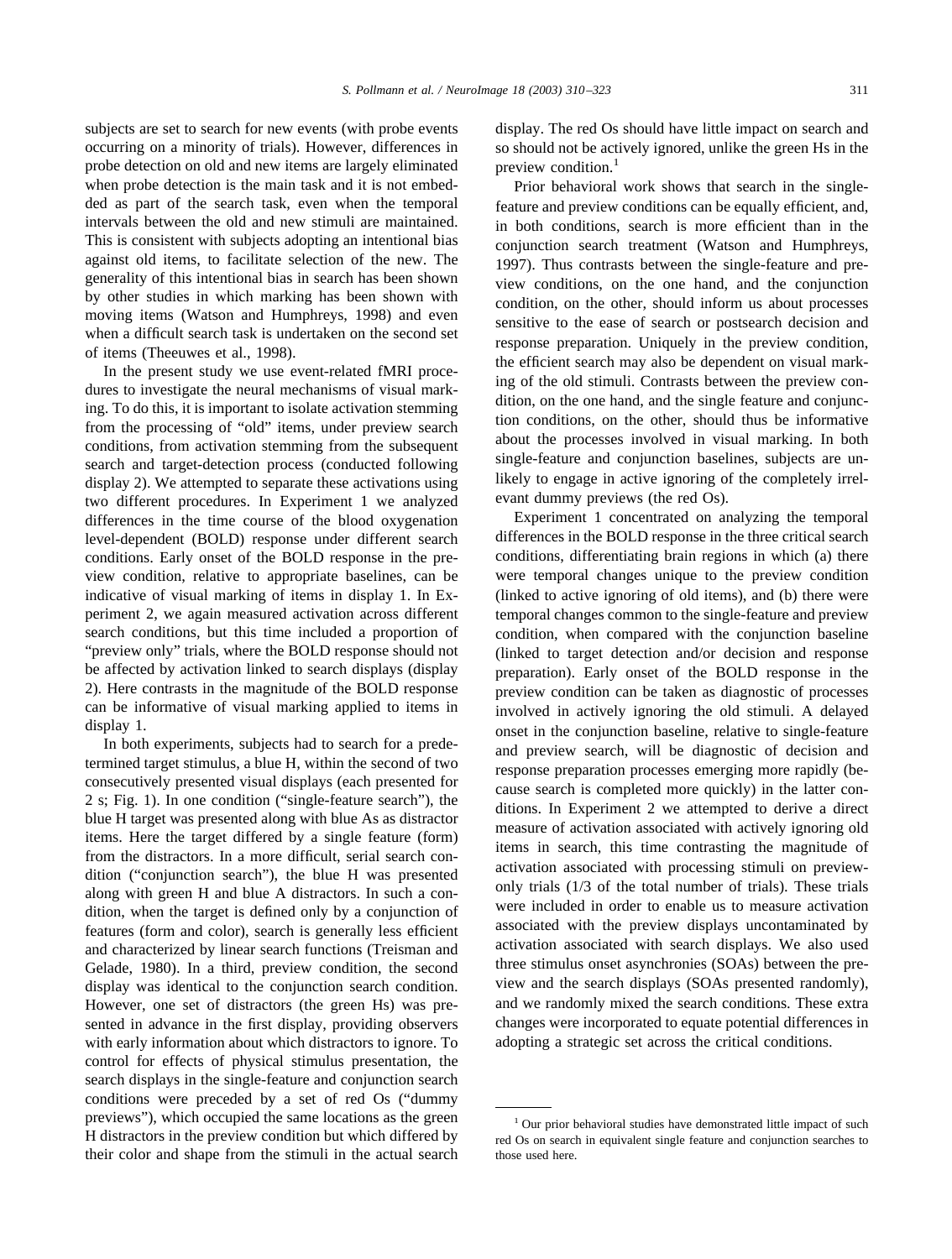<span id="page-2-0"></span>

Fig. 1. (a) Examples of the displays presented in Experiment 1. In the single-feature and conjunction baseline conditions, the previews were red Os; in the preview condition they were green Hs. The target was always a blue H presented in display 2 (the search display). (b) In Experiment 2, the first display contained a region of extra items (cf. Experiment 1), which, in each condition, disappeared when the second search display was presented. This was done to emphasize that old items were irrelevant to subsequent search. For illustrative purposes only, a dotted rectangle is drawn separating the central items in the previews from the peripheral items. This was not present in the actual study. There was also an extra preview-only condition in which no search displays appeared and only previews were presented. For both Experiments 1 and 2, we illustrate only a display size of 8 items (in the final conjunction display; 4 items in the single-feature search condition).

# **Methods**

# *Subjects*

Eight subjects took part in the first fMRI experiment, five of them female. Subjects' ages ranged between 22 and 26 years, with a mean age of 23 years. In the second fMRI experiment there were 10 subjects (5 male/5 female) whose ages ranged between 22 and 27 years, with a mean age of 24.8 years. All subjects were right-handed, assessed by

means of the Edinburgh Inventory [\(Oldfield, 1971\)](#page-12-0). Each subject gave prior informed consent according to the Max Planck Institute guidelines. The fMRI procedures were approved by the local ethics review board at the University of Leipzig.

## *Experimental design*

Stimuli were projected by an LCD projector on a backprojection screen mounted in the bore of the magnet behind the subjects' head. Subjects viewed the screen wearing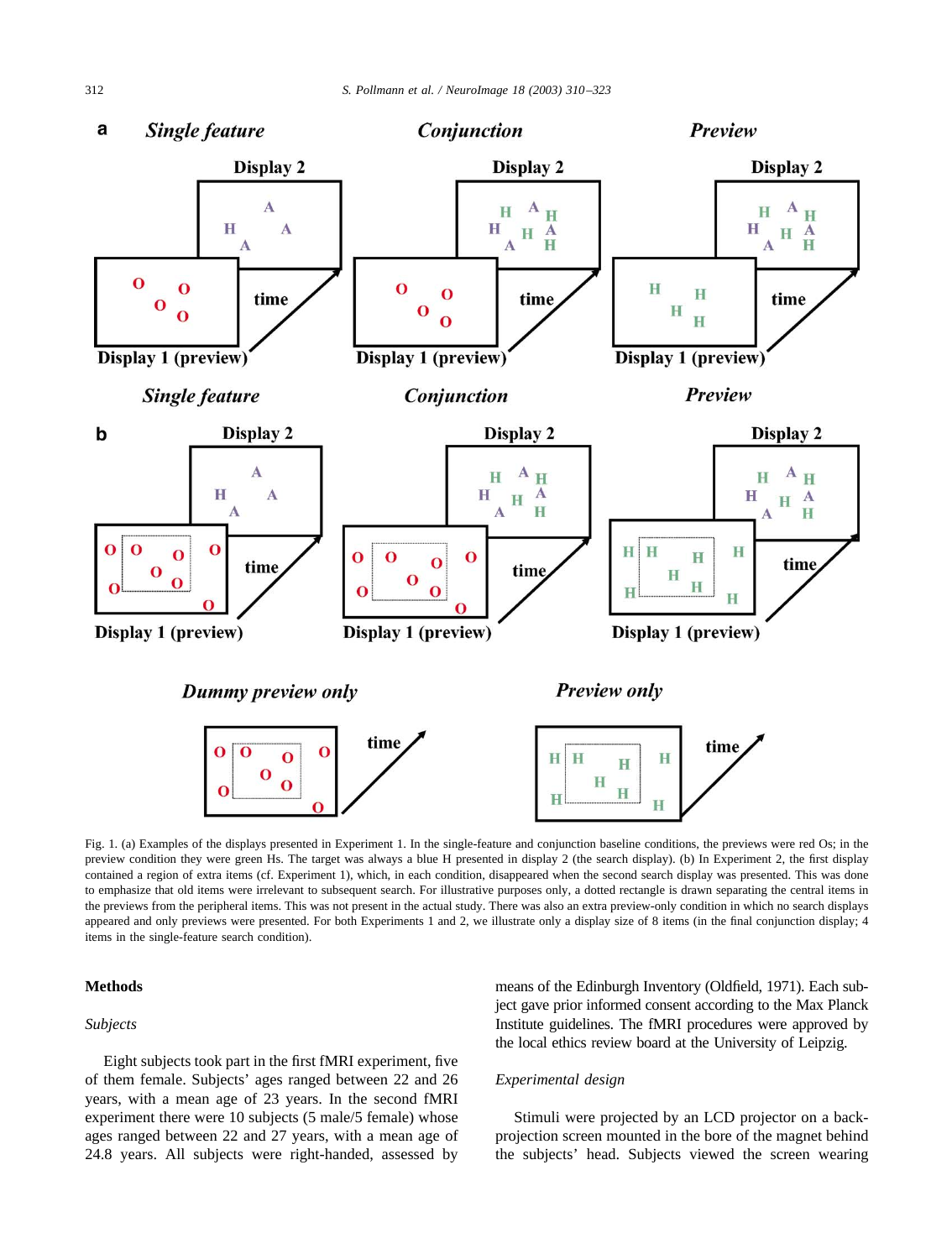mirror glasses, which were equipped with corrective lenses if necessary. Each trial began with the presentation of a white fixation cross for 6 s, followed by two consecutive stimulus displays, each presented for 2 s. In a previous paper, we have shown that an interstimulus interval (ISI) of 6 s leads to a reduction of the BOLD effect size (signal change/error variance) due to overlap of successive BOLD responses of only  $\sim$ 10%, whereas further ISI reduction led to a sharp decrease [\(Pollmann et al., 1998\)](#page-12-0). Therefore, an ISI of 6 s was chosen to optimize statistical power (i.e., maximal number of repetitions/minimal reduction in effect size). Stimuli in Experiment 1 were colored letters which were randomly distributed over an area of  $5.2^{\circ} \times 5.2^{\circ}$  ([Fig.](#page-2-0) [1a](#page-2-0)). In Experiment 2, the conditions were randomized, which could act against subjects adopting a strategic set to ignore old items in the preview condition. To counteract this, we sought to maximize the perception of "dummy" preview displays as containing background, irrelevant items (akin to wallpaper). To do this, we presented stimuli across a larger spatial area (17.3  $\times$  17.3°), with extra items being added to the borders of the preview display as a function of the number of items in the central  $5.2 \times 5.2^{\circ}$  area. When display 2 occurred, the items in the central area either changed (in the single-feature and conjunction conditions) or remained the same (in the preview condition); the items in the outer area offset (in all conditions) (see [Fig. 1b\)](#page-2-0). The density of items in the border regions matched that in the central regions of the previews. The positions of the items on preview trials always matched the positions of the green H distractors (when they occurred) in display 2. In the conjunction condition this meant that half the new items occupied the locations of the dummy red Os. In the singlefeature condition, the new items occupied locations different than those taken by red dummy Os (since no green distractors appeared). In prior behavioral studies we have used similar search conditions and found little effect of these dummy previews on standard single-feature and conjunction searches. The slopes for these conditions in the behavioral data we report here are also comparable to those obtained in previous reports [\(Watson and Humphreys,](#page-13-0) [1998\)](#page-13-0). In the single-feature search condition, stimulus presentation began with red Os (display 1), followed by the presentation of blue A distractors and the blue H target (display 2). In the conjunction search condition the stimuli presented were red Os (display 1) which were followed by the target plus blue A and green H distractors (display 2). In the preview condition, stimulus presentation began with the green H distractors (display 1) which were followed by the blue A distractors and the blue H target. Examples of the display sequences are shown in [Fig. 1a and 1b.](#page-2-0)

The display size was 8 or 12 items in Experiment 1 and 8 or 16 in Experiment 2, on respectively 50% of the trials each. The order of the different display sizes was randomly determined. The task was to decide whether the target (the blue H) fell to the left or right of fixation. In Experiment 1 the conditions were blocked and there was a single SOA of 2 s between the onset of display 1 and that of display 2. In Experiment 2, the search conditions were not blocked but occurred randomly, and on one-third of the trials only preview displays were presented (display 1 only, containing one set of distractors or red "O" dummies in 50% of trials, followed by a blank field instead of display 2). There were also three SOAs between the onset of display 1 and display 2 (1666, 2000, and 2333 ms), which occurred equally often (but in a random order) across the trials.

#### *fMRI methods*

A session of Experiment 1 consisted of 4 scans, one scan for each experimental condition. A scan started with the presentation of a fixation cross for 30 s, followed by 32 trials and ended with a 30-s fixation period. The order of conditions was balanced across subjects. On the day before the fMRI experiment, subjects took part in a training session consisting of the same experiment which was run in the scanner.

The fMRI data were acquired at 3 T by a Bruker 30/100 Medspec system (Bruker Medizintechnik, Ettlingen, Germany) using a gradient-recalled EPI sequence which included bipolar gradient pulses to induce very mild diffusion weighting (*b* value 20) in order to suppress signal from flowing blood. The flip angle was  $55^{\circ}$ , TR = 666 ms, with a TE of 42 ms. The matrix size was  $64 \times 64$ , FOV 19.2 cm, with 100-kHz sampling. In the first experiment, five axial slices were acquired with 8-mm slice thickness and 2-mm interslice gap. The slices were oriented horizontally with the most ventral slice in the plane through the anterior and posterior commissures (AC-PC).

In the second experiment we were able to measure 9 slices at  $TR = 666$  ms, due to hardware improvements. They were aligned with AC-PC, with the second-most ventral slice in the AC-PC plane. Subjects undertook 4 blocks (acquired within a single scan) with the conditions presented at random within each block.

Previous work has shown that shifts of BOLD onset of less than a second can be detected between experimental conditions [\(Dymond et al., 1999; Menon et al., 1998\)](#page-12-0). The short repetition time applied in the present study allowed us to sample the BOLD response three times (in Experiment 1, and between 2 and 4 times in Experiment 2) during the presentation of each display, thus securing a sound database for the analysis of small temporal differences between experimental conditions.

The data were analyzed with the software package LIP-SIA (Leipzig Image Processing and Statistical Inference Algorithms; [Lohmann et al., 2001\)](#page-12-0). First, slice acquisition time differences were corrected by sinc interpolation. Then, data were corrected for movement artefacts following the algorithm of [Friston et al., \(1996\).](#page-12-0) Baseline drifts were corrected by high-pass filtering, implemented using a discrete Fourier transform. In the spatial domain, the data were filtered with a Gaussian filter with  $FWHM = 7$  mm. Fol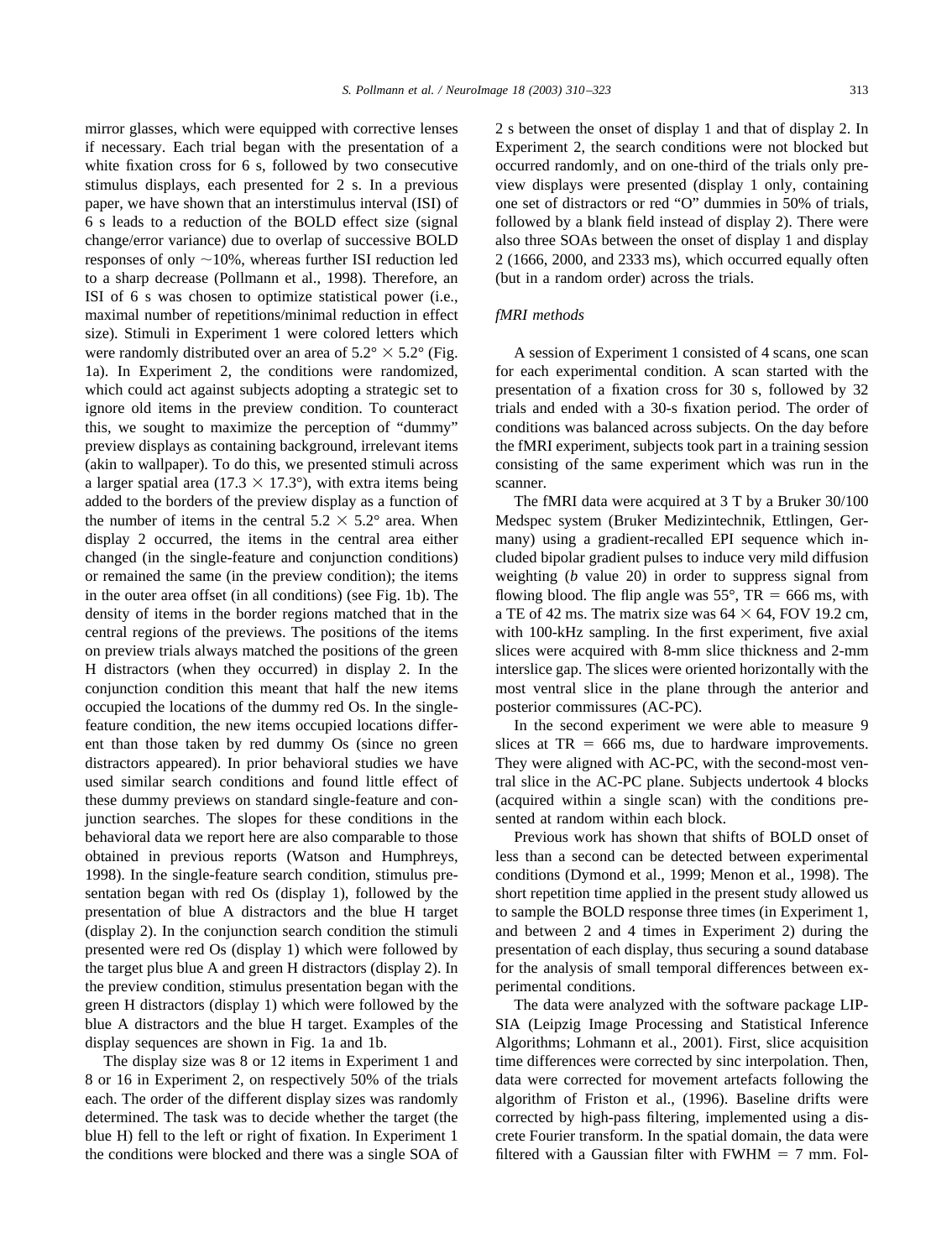lowing this preprocessing, the functional datasets were coregistered with the subjects' individual highresolution anatomical datasets and normalized by linear scaling. This process included a resampling of the data using trilinear interpolation. After resampling the data had a resolution of  $3\times3\times3$  mm. Data were analyzed using the general linear model as laid down in [Friston et al., \(1995\)](#page-12-0). In order to obtain volumetric measurements of activation areas we increased the spatial resolution of the SPM to  $1 \times 1 \times 1$  mm using trilinear interpolation. The volume of the activation areas is based upon this resampled SPM.

For Experiment 1, event-related analyses were computed using a model of the hemodynamic response and its temporal derivative [\(Friston et al., 1995; Josephs et al., 1997\)](#page-12-0). This procedure allows to testing of BOLD temporal onset differences separately for significance in areas without significant amplitude differences [\(Friston et al., 1998; Josephs](#page-12-0) [and Henson, 1999\).](#page-12-0) Temporal onset differences were only analyzed in areas without significant amplitude differences. The significance criterion was  $\alpha = 0.001$ , uncorrected for multiple comparisons. A more complex model, allowing for a separate test of differences in the dispersion of the BOLD response (via the second temporal derivative), was used in a probatory analysis. Because no significant differences of the dispersion were observed, we used the simpler model described above. To assess the temporal onset of activations, contrasts between search conditions were calculated individually for temporal onset differences. The group activations for the between-condition contrasts were calculated by one-sample *t* tests at corresponding voxels of the individual SPM{*z*} across subjects [\(Bosch, 2000\).](#page-12-0) The marking pattern was defined as a significantly earlier onset in the preview condition, compared to a single-feature search and conjunction search, separately, and no significant onset difference between single-feature search and conjunction search. The postsearch pattern was defined as a significant lag of the conjunction search onset relative to the single-feature search and preview conditions, respectively, with no significant onset difference between single-feature search and preview condition.

In Experiment 2, a simple model of the hemodynamic response was applied [\(Friston et al., 1995; Josephs et al.,](#page-12-0) [1997\)](#page-12-0), with fixed temporal parameters, in order to optimize detection of display-specific BOLD responses. Activation elicited by visual marking in the preview condition was assessed by comparing the preview-only condition (in which the preview display was presented without subsequent search display) to the dummy-only condition (in which the noninformative dummy display was presented without subsequent search display). Activation generated by visual search in display 2 was assessed after subtracting the preview-only condition from the preview condition, and the dummy-only condition from the single feature and conjunction search conditions. The significance criterion in Experiment 2 was set to a conservative  $\alpha = 0.0001$  (uncorrected) to yield a stringent confirmation of the results of Experiment

1. Blood oxygenation level-dependent signal time courses were extracted from the preprocessed individual datasets at the location of the group maximum. We calculated repeated-measures analyses of variance (ANOVAs) of search condition and time over the signal time courses to analyze amplitude and timing differences between conditions. For the assessment of amplitude changes, the main effect of condition was calculated in a time window of 24 images ( 16 s) after onset of the first display. Temporal differences in the development of the BOLD signal between conditions were analyzed by the interaction of search condition  $\times$  time over the same time window. Additionally, we analyzed the signal in a restricted time window of 6 images  $(= 4 s)$  after onset of the first display (in the contrasts testing visual marking-related activation) or the second display (in the contrasts testing search-related activation). An early onset of the BOLD response should lead to increased signal strength in this time window, indicated by a main effect of condition.

## **Results**

#### *Behavioral data*

The mean correct reaction times (RTs) are shown in [Fig.](#page-5-0) [2](#page-5-0) (2a for Experiment 1, and 2b for Experiment 2). There were no errors. In Experiment 1, RTs differed significantly between conditions  $(F(2, 6) = 6,68, P < 0.05)$ . Reaction times were longer in conjunction search than in either single-feature search or preview condition (both  $P < 0.05$ , Scheffé test). Slopes of the RT-display size search functions were 4.8, 26.8, and 7.7 ms/item in the single-feature, conjunction, and preview displays. There were reliable effects of condition and display size  $(F(2,6) = 6.68$  and  $F(1,7) =$ 6.64, both  $P < 0.05$ ). The condition  $\times$  display size interaction did not reach significance  $(F(2,6) = 1.41, P > 0.05)$ , due to the relatively small trial and subject numbers used. Nevertheless, the slopes of the search functions indicate that search was relatively efficient in the single-feature and preview conditions (slopes  $\leq 10$  ms/item) and inefficient in the conjunction condition (slope 25 ms/item) (see [Treisman](#page-13-0) [and Gormican \(1988\)](#page-13-0) for discussion of how slope differences distinguish different search processes).

In Experiment 2 RTs again differed significantly between the search conditions  $(F(2,18) = 27.64, P < 0.001)$ . RTs were longer in conjunction search than in either singlefeature search or preview condition (both  $P \leq 0.01$ , Scheffé test). Response latencies also varied with the display size  $(F(1,9) = 40.27, P < 0.001)$ . There was no effect of the stimulus-onset asynchrony (SOA)  $(F < 1.0)$ , and no interactions involving this factor. There was however a reliable interaction between condition and display size  $(F(2,18))$  = 5.05,  $P < 0.025$ ). Slopes of the RT-display size function were 10, 20, and 15 ms/item in the single-feature, conjunction, and preview displays. There was a reliable difference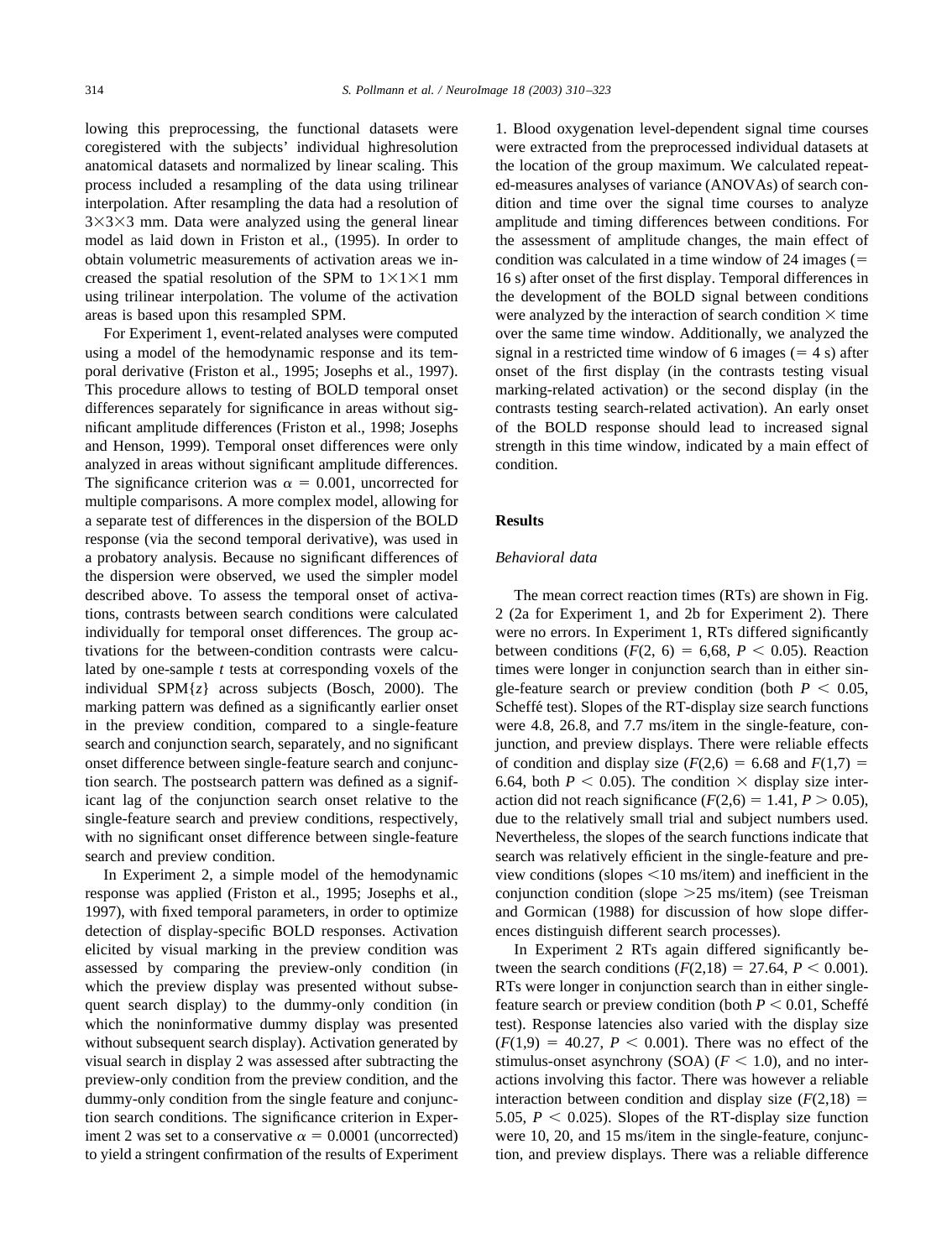<span id="page-5-0"></span>

Fig. 2. (a) Mean reaction times (RTs) (ms) over subjects in the single-feature, preview, and conjunction search conditions of Experiment 1 as a function of the display size. (b) Mean RTs (ms) over subjects in the equivalent search conditions of Experiment 2.

in the slopes of the functions for the single-feature and conjunction conditions, indicated by a significant interaction between condition and display size when only these two conditions were compared  $(F(1,9) = 23.25, P \le 0.01)$ . The slope of the function for the preview condition fell between that found in the single feature and conjunction conditions, and it did not differ reliably from either  $(F(1,9))$  $= 1.77$  and 2.2, both  $P > 0.05$ , for the condition  $\times$  display size interactions for comparisons between the single-feature and preview and the conjunction and preview conditions). Judging from the search slopes, performance in the preview condition may have suffered in Experiment 2 because subjects were unable to optimize selection biases due to the randomized presentations of SOAs and search conditions. Nevertheless, absolute RTs were close in the preview and single-feature conditions. Experiment 1, in contrast, showed an intercept advantage for the single-feature baseline, presumably reflecting optimized expectancies for new displays when SOAs and conditions were blocked.

#### *Functional imaging*

#### *Experiment 1: temporal activation patterns*

To investigate which areas are involved in visual marking and visual search, respectively, we investigated temporal differences in the BOLD response in Experiment 1. Brain areas specifically involved in visual marking should show an earlier onset of the BOLD response in the preview condition compared to conjunction and single-feature search. This early onset reflects the opportunity to attentively process (and reject) the advance distractors in the preview condition.

Time-course differences may also arise because search was faster in the single-feature and preview search conditions, when compared with conjunction search. Therefore, brain areas involved in postsearch processes (target detection and response preparation) should show a lag in the BOLD onset for conjunction search versus single-feature search and preview conditions, but less difference between the single-feature search and preview conditions.

In the group averages for Experiment 1, the first pattern, indicative of visual marking (the "marking pattern") was found in the right posterior superior parietal lobule (SPL), bordering the precuneus ([Fig. 3a](#page-6-0), [Table 1](#page-8-0)). The second pattern, indicative of postsearch processes (the "postsearch pattern") was found in several locations within the inferior parietal lobule. It was found on the lateral bank of the ascending limb of the right intraparietal sulcus (aIPS), and bilaterally in the temporo-parietal junction (TPJ) area, below the posterior segment of the superior temporal sulcus (pSTS). We extracted the BOLD signal at the locations of the highest *z* values in the above analyses, to investigate the nature of the observed effects further.

Significant overall differences in signal amplitude between conditions were not observed in any of these areas [\(Table 2](#page-8-0)), ruling out that the observed time shifts were an artefact of different rise times for low and high amplitude signal changes. Significant main effects of time, indicating any change of the BOLD response in the time window, were observed in all areas with significant activations in the SPMs (and will therefore not be reported further, we refer to [Table 2\)](#page-8-0). Significant interactions of condition (preview, single-feature, and conjunction search)  $\times$  time were observed in right SPL, aIPS, and pSTS, with a trend toward a significant interaction in left pSTS. These analyses confirmed the existence of condition-specific temporal shifts of the BOLD response in the areas which were significant in the statistical parametric map (SPM) based on the temporal derivative. However, the SPM analysis does not allow us to differentiate between onset shifts and peak shifts, but gives only an estimate of the integral shift of the BOLD response over time [\(Henson et al., 2002\).](#page-12-0) For the differentiation of processes related to visual marking (starting with display 1) and visual search (starting with display 2), it is essential that the observed temporal differences in the search conditions reflect shifts in the onset of the BOLD response, associated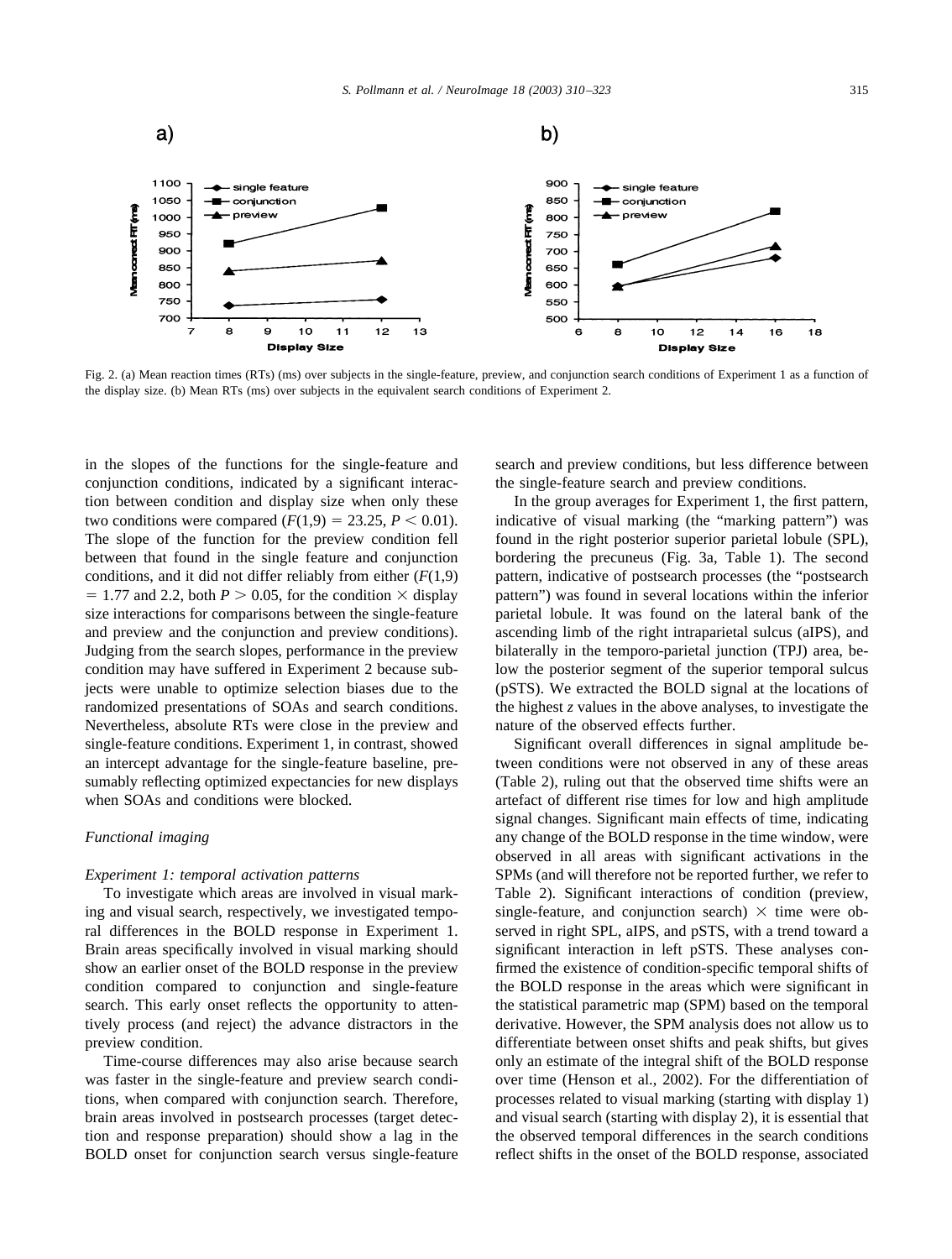<span id="page-6-0"></span>

Fig. 3. (a) Experiment 1. Left column: Temporal group activation pattern related to visual marking in right superior parietal lobule  $(x = 7)$ . Right column: Temporal group activation pattern related to post search processes in right posterior superior temporal sulcus  $(x = 43)$ . The color scale represents temporal onset differences between single-feature search (sf)–conjunction search (cj), preview search (pv)–single feature search, and preview search–conjunction search. The scale indicates *z* values. Positive values represent earlier onset of activation in the first condition of a contrast. (b) Experiment 2: (left column) Preview-related activation pattern in left SPL/precuneus  $(x = 7)$ . (Right column) Significant signal increase in the single feature search–conjunction search contrast at the same location as the postsearch onset pattern in (a) ( $x = 43$ ). *Z* values represent differences in activation strength. Preview only (PO) indicates presentation of preview display without subsequent search display. Dummy only (DO) indicates presentation of dummy display without subsequent search display.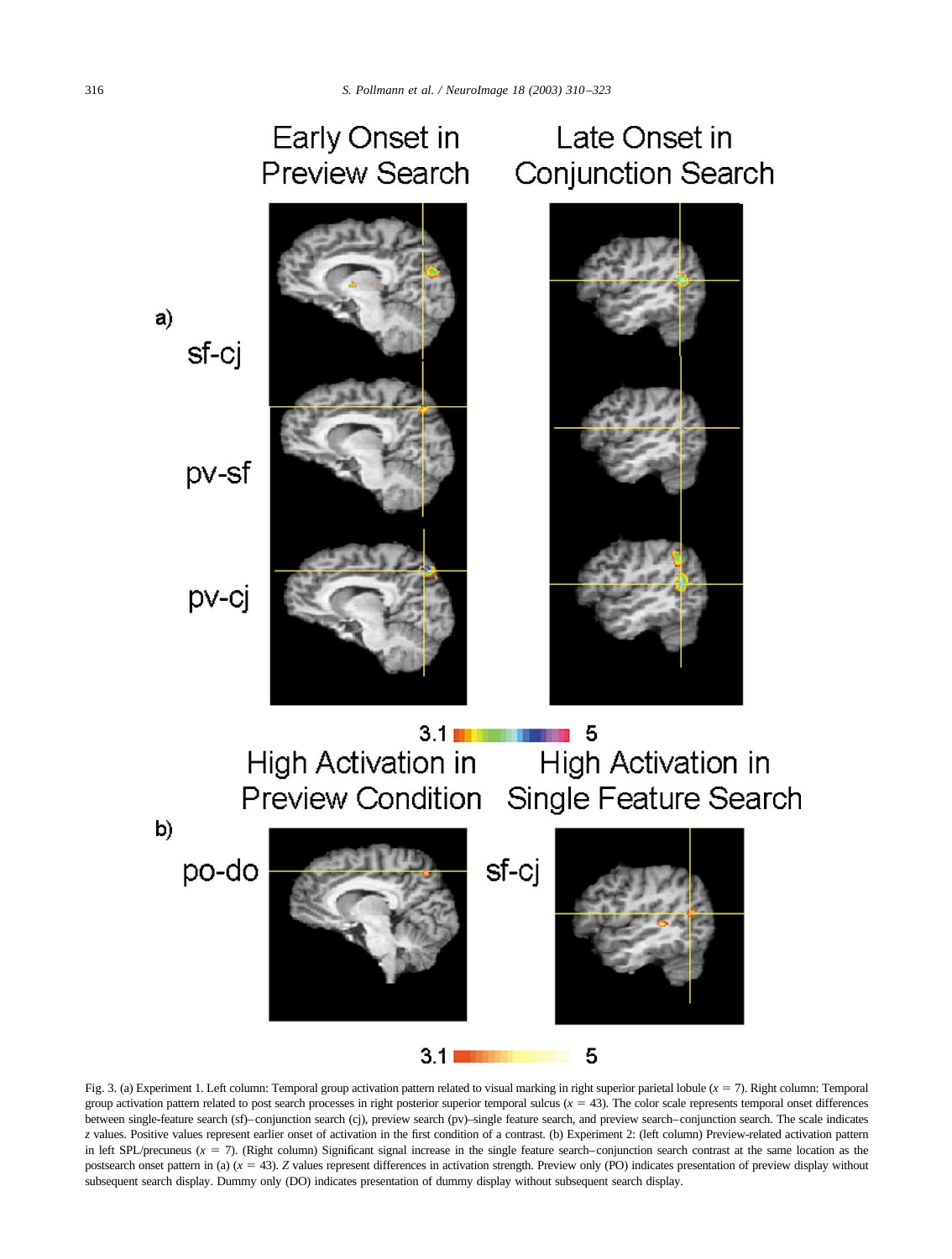<span id="page-7-0"></span>

## **Experiment 1**



**Experiment 2** 



Fig. 4. BOLD time courses for areas which showed a significant marking- or postsearch-related activation pattern. The graphs show the averaged signal time course per condition. The *x* axis denotes the number of images acquired at  $TR = 666$  ms starting with the onset of the preview display. PV, preview search; CJ, conjunction search; SF, single-feature search; DO, dummy-only condition; PO, preview-only condition; SPL, superior parietal lobule; aIPS, anterior intraparietal sulcus; pSTS, posterior segment of the superior temporal sulcus; -r; right hemisphere; -l left hemisphere.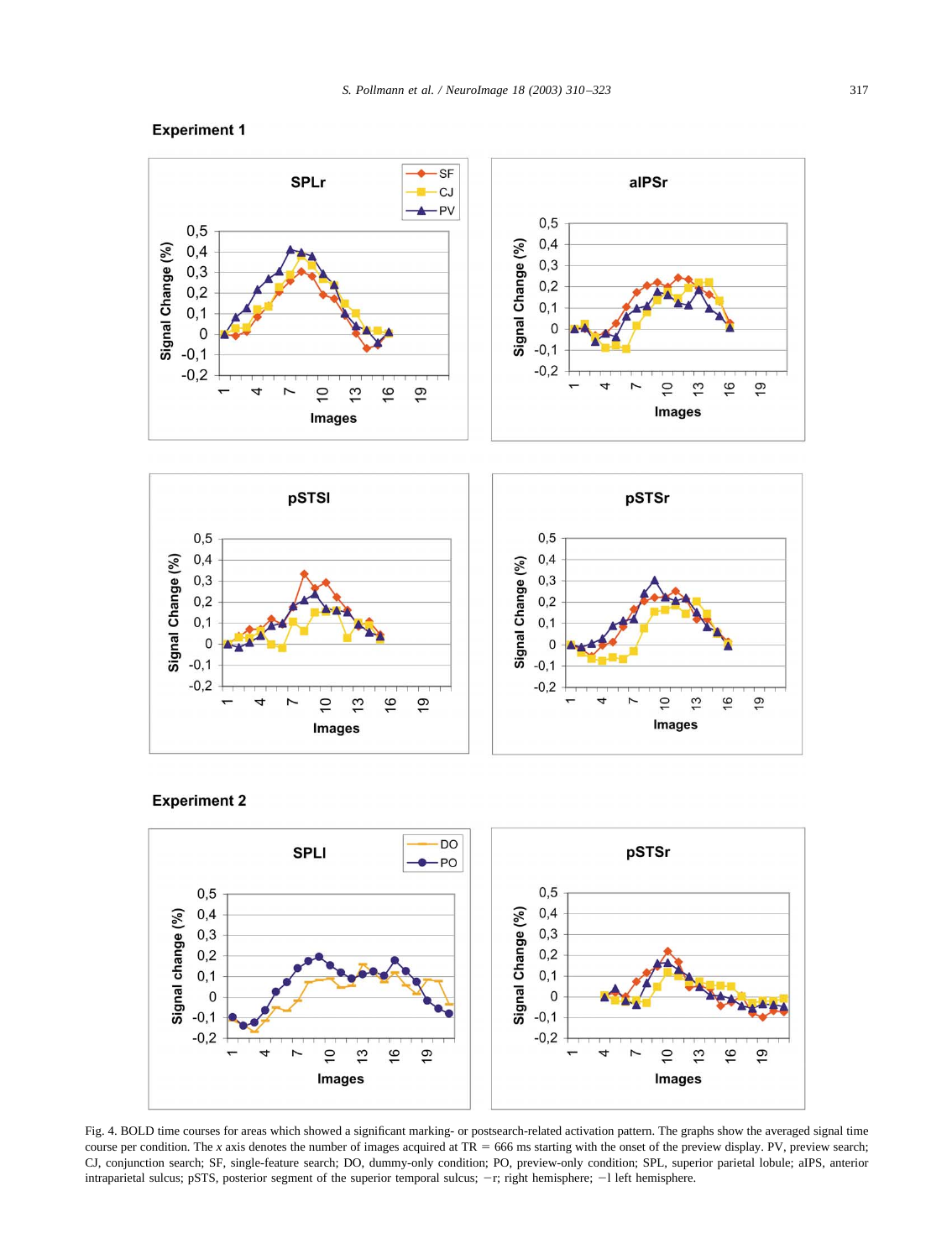<span id="page-8-0"></span>

| Table 1                                                                               |  |
|---------------------------------------------------------------------------------------|--|
| Brain areas with activation changes related to visual marking or postsearch processes |  |

| Structure                              | Hemisphere | Location                                   | z max | Volume $(mm^3)$ |  |  |
|----------------------------------------|------------|--------------------------------------------|-------|-----------------|--|--|
|                                        |            | Experiment 1: BOLD time-course differences |       |                 |  |  |
| Visual marking-related activation      |            |                                            |       |                 |  |  |
| SPL/Precun                             | R          | $7, -65, 50$                               | 4.12  | 727             |  |  |
| Post-search process-related activation |            |                                            |       |                 |  |  |
| aIPS                                   | R          | $40, -45, 40$                              | 3.47  | 124             |  |  |
| pSTS                                   | L          | $-44, -65, 21$                             | 3.76  | 181             |  |  |
| pSTS                                   | R          | $43, -53, 19$                              | 4.20  | 446             |  |  |
|                                        |            | Experiment 2: BOLD amplitude differences   |       |                 |  |  |
| Visual marking-related activation      |            |                                            |       |                 |  |  |
| SPL/Precun                             | L          | $-7, -62, 52$                              | 4.10  | 183             |  |  |
| Claustrum/                             | L          | $-31, 0, -1$                               | 3.82  | 175             |  |  |
| Putamen                                |            |                                            |       |                 |  |  |
| Postsearch process-related activation  |            |                                            |       |                 |  |  |
| pSTS                                   | R          | $43, -56, 19$                              | 4.13  | 232             |  |  |

Experiment 1: Visual marking-related time-course differences were characterized by early activation in the preview condition. Postsearch process-related time-course differences were characterized by late-activation onset in conjunction search. *Z* values relate to timing differences (see text for details). Volume indicates the size of the activation. Coordinates indicate the locations of maximal differences according to the atlas by [Talairach and Tournoux \(1988\).](#page-13-0)

Experiment 2: Visual marking-related activation was characterized by increased signal in the preview-only relative to the dummy-only condition. Postsearch process-related activation was characterized by increased activation in the single feature search–conjunction search contrast. *Z* values relate to signal amplitude differences. Only activations with a volume  $\geq$ =72 mm<sup>3</sup> are listed.

L, left; R, right hemisphere; SPL, superior parietal lobule; aIPS, anterior intraparietal sulcus; pSTS, superior temporal sulcus, posterior segment; Precun precuneus.

with the onset of displays 1 or 2, rather than shifts of the peak activation. [Fig. 4](#page-7-0) shows the BOLD time courses in right SPL in Experiment 1. As expected for a brain area involved in visual marking, the preview condition elicited an earlier onset of the BOLD response relative to the singlefeature search and conjunction search conditions, the activations of the latter two being almost indiscriminate. This impression was confirmed by an ANOVA over the time window from 0 to 4 s postonset of display 1, which contains the initial part of the BOLD increase. In this time window, a significantly higher BOLD signal was observed in the preview condition relative to the single-feature and conjunction search conditions, as indicated by the significant main effects of condition [\(Table 3](#page-9-0)). Importantly, no significant

Table 2 Statistical analysis of BOLD time-course data

| Time window:        | $0 - 16 s$    |      |                     | $0-4$ s       |               |                     |
|---------------------|---------------|------|---------------------|---------------|---------------|---------------------|
|                     | Condition     | Time | Cond. $\times$ Time | Condition     | Time          | Cond. $\times$ Time |
| Experiment 1        |               |      |                     |               |               |                     |
| SPL<br>$\mathbf R$  |               | ***  | $**$                | $\ast$ $\ast$ | ***           |                     |
| aIPS<br>R           |               | ***  | **                  |               | ***           |                     |
| pSTS L              |               | **   |                     | *             | $\ast\ast$    |                     |
| pSTS R              |               | ***  | ***                 |               | $\ast$ $\ast$ |                     |
| Experiment 2        |               |      |                     |               |               |                     |
| SPL<br>L            |               | ***  | $\ast$              |               |               |                     |
| SPL<br>R            | **            |      |                     |               |               |                     |
| pSTS<br>$\mathbf R$ |               | ***  | ***                 | $\ast$ $\ast$ | $\ast$        | $*$                 |
| Time window:        | $0-8$ s       |      |                     | $8-16 s$      |               |                     |
|                     | Condition     | Time | Cond. $\times$ Time | Condition     | Time          | Cond. $\times$ Time |
| SPL L               | $\ast$ $\ast$ | ***  |                     |               |               |                     |

On the left are the results of repeated-measures ANOVAs with condition (preview, single feature, conjunction search)  $\times$  time (image 0,1,  $\cdots$ , 24 postdisplay 1 onset) as factors. On the right, the table contains the results of the analogous ANOVAs restricted to the BOLD onset time windows (images  $0,1, \dots, 6$  postdisplay 1 onset, for marking-related areas (SPL), or postdisplay 2 onset, for postsearch process-related areas (aIPS, pSTS)). At a TR = 666 ms, images 0–24 corresponded to a time window of 16 s, and images 0–6 to a time window of 4 s.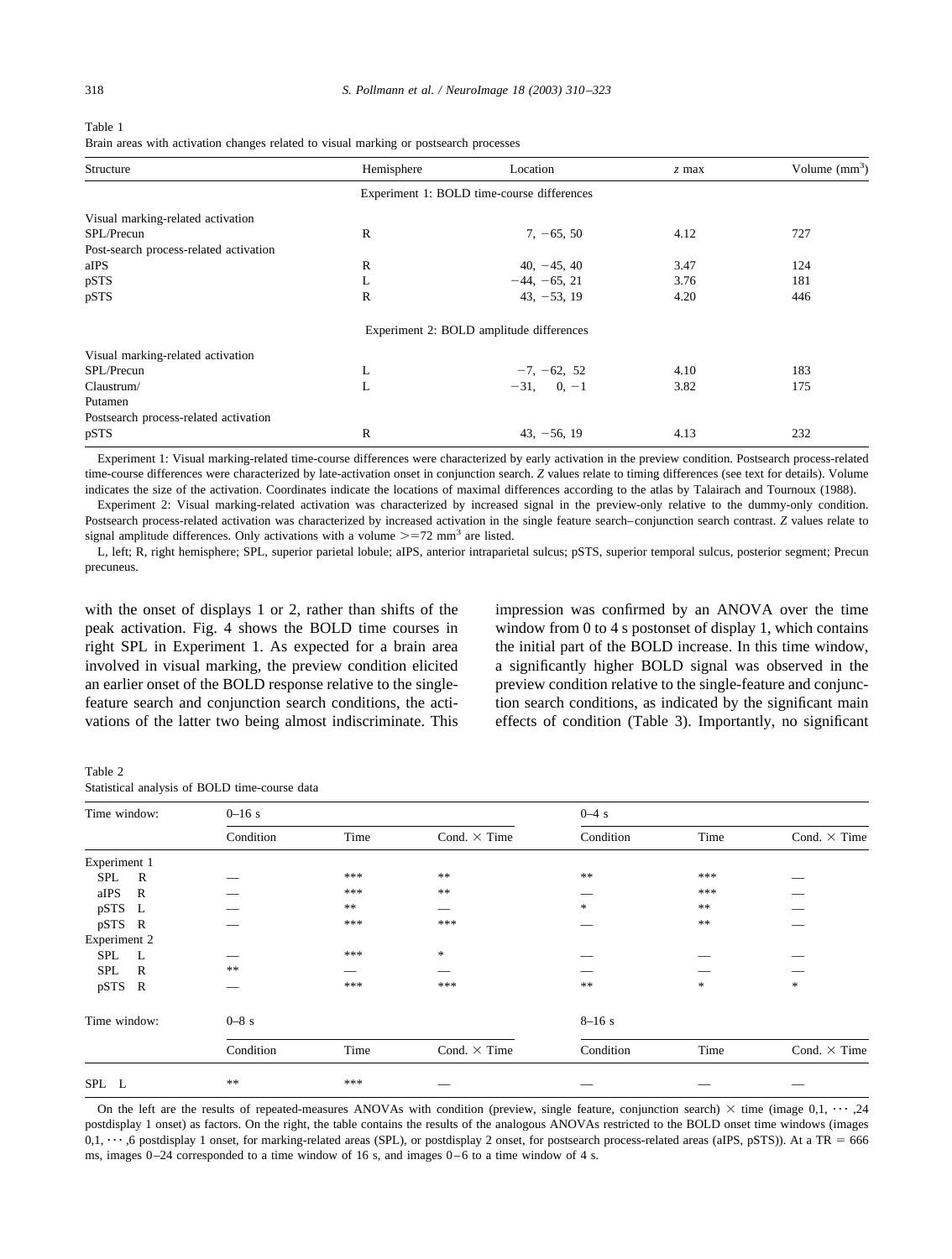<span id="page-9-0"></span>Table 3 Statistical analysis of BOLD time-course data

|              | Preview/conjunction search        |           |     |                          |
|--------------|-----------------------------------|-----------|-----|--------------------------|
|              |                                   | Condition |     | Time Cond. $\times$ Time |
| Experiment 1 |                                   |           |     |                          |
| SPL.         | R                                 | *         | *** |                          |
| aIPS R       |                                   |           | **  |                          |
| pSTS L       |                                   |           |     | $*$                      |
| pSTS R       |                                   |           |     | *                        |
| Experiment 2 |                                   |           |     |                          |
| pSTS R       |                                   |           | $*$ |                          |
|              | Single feature/preview search     |           |     |                          |
| Experiment 1 |                                   |           |     |                          |
| SPL.         | $\mathbf R$                       | *         | *** | $*$                      |
| aIPS R       |                                   |           | *** |                          |
| pSTS L       |                                   |           | —   |                          |
| pSTS R       |                                   |           | **  |                          |
| Experiment 2 |                                   |           |     |                          |
| pSTS R       |                                   | ∗         | **  |                          |
|              | Single feature/conjunction search |           |     |                          |
| Experiment 1 |                                   |           |     |                          |
| <b>SPL</b>   | R                                 |           | *** |                          |
| aIPS R       |                                   | *         | *** |                          |
| pSTS L       |                                   | *         |     | **                       |
| pSTS         | $\mathbb{R}$                      | **        | **  |                          |
| Experiment 2 |                                   |           |     |                          |
| pSTS R       |                                   | **        |     | *                        |
|              |                                   |           |     |                          |

Comparisons between preview and single-feature search, preview and conjunction search, and single-feature and conjunction search in the onset time window  $(0-4 s)$ . Levels of significance are indicated by  $*(P < 0.05)$ , \*\* ( $P < 0.01$ ), and \*\*\* ( $P < 0.001$ ).

difference was observed between single-feature and conjunction searches.

In right aIPS and pSTS, the overall ANOVA  $(0-16 s)$ yielded significant interactions of condition  $\times$  time over the entire BOLD response, and in left pSTS a trend toward an interaction was observed ( $P = 0.093$ ). The condition main effects were not significant. In the time window from 0 to 4 s after onset of display 2 a significant main effect was observed for conjunction search compared to single-feature search in all three areas. In the same time window, there was no significant difference in the comparison of preview and single-feature search in these areas, in line with our predictions. Contrary to expectation, there was also no significant main effect in the comparison of preview and conjunction search in any of the three areas, but in both left and right pSTS a significant interaction of condition  $\times$  time was observed, reflecting the different slopes of the BOLD-signal (upward for preview, downward for conjunction search) within the time window [\(Fig. 4](#page-7-0)).

## *Experiment 2: separation of activations elicited in the preview and search periods*

*Activation elicited in the preview period.* The preview-only conditions in Experiment 2 enabled us to examine activation to preview displays isolated from activation associated with search displays. Accordingly we contrasted green H preview trials with red O ("dummy") previews. This contrast yielded a significant signal increase in the left SPL/precuneus, at a virtually identical location (although in the contralateral hemisphere) to that associated with marking (in the preview condition) in Experiment 1 ([Fig. 3b,](#page-6-0) [Table 1\)](#page-8-0). In the global ANOVA (time window  $0-16$  s), the condition main effect was not significant, but there was a significant interaction of condition (preview only, dummy only)  $\times$ time. [Fig. 4](#page-7-0) shows that the preview-only trials elicited a higher initial activation compared to the dummy-only trials. Later on, both kinds of trials elicited a sustained increase of the BOLD response, with no apparent difference between the conditions. Therefore, we carried out additional analyses on the first half  $(0-8 s)$  and the second half  $(8-16 s)$  of the event-related response, to separate amplitude differences elicited from processing the preview or dummy display from subsequent amplitude differences which may arise due to differential expectations in the remainder of the trial (which contained no search display). There was a significant condition main effect in the first half, confirming the increased activation elicited by the preview display. No significant main effect or interaction was observed in the second half, yielding no indication of differential activity elicited by the two conditions after the offset of the preview display. A slightly earlier onset in the preview condition was indicated by a marginally significant condition main effect  $(P = 0.051)$  in the time window from 0 to 4 s after onset of the preview display.

It was puzzling to find a marking-associated activation pattern in left SPL in Experiment 2, whereas we had found a marking-related pattern in right SPL, at the mirror image location, in Experiment 1. In order to clarify the role of the right SPL in visual marking, we carried out an ROI analysis at the location of the activation maximum in Experiment 1. We found an activation pattern qualitatively comparable to that observed in left SPL, with somewhat increased activation in the preview-only condition compared to the dummyonly condition. However, the time courses were much noisier than in left SPL, and the time course analyses yielded no significant effects.

Another significant activation was observed in the left putamen.

Activation elicited in the search period. It may be objected<sup>2</sup> that the activation accompanying the preview displays is not specific for visual marking, but reflects general attentional processing of the meaningful preview stimuli, which is not present with the dummy stimuli. If this were true, we should observe similar activation when contrasting the conjunction with the feature search displays, because conjunction search requires the attentive processing of the search stimuli,

<sup>&</sup>lt;sup>2</sup> As pointed out by one reviewer.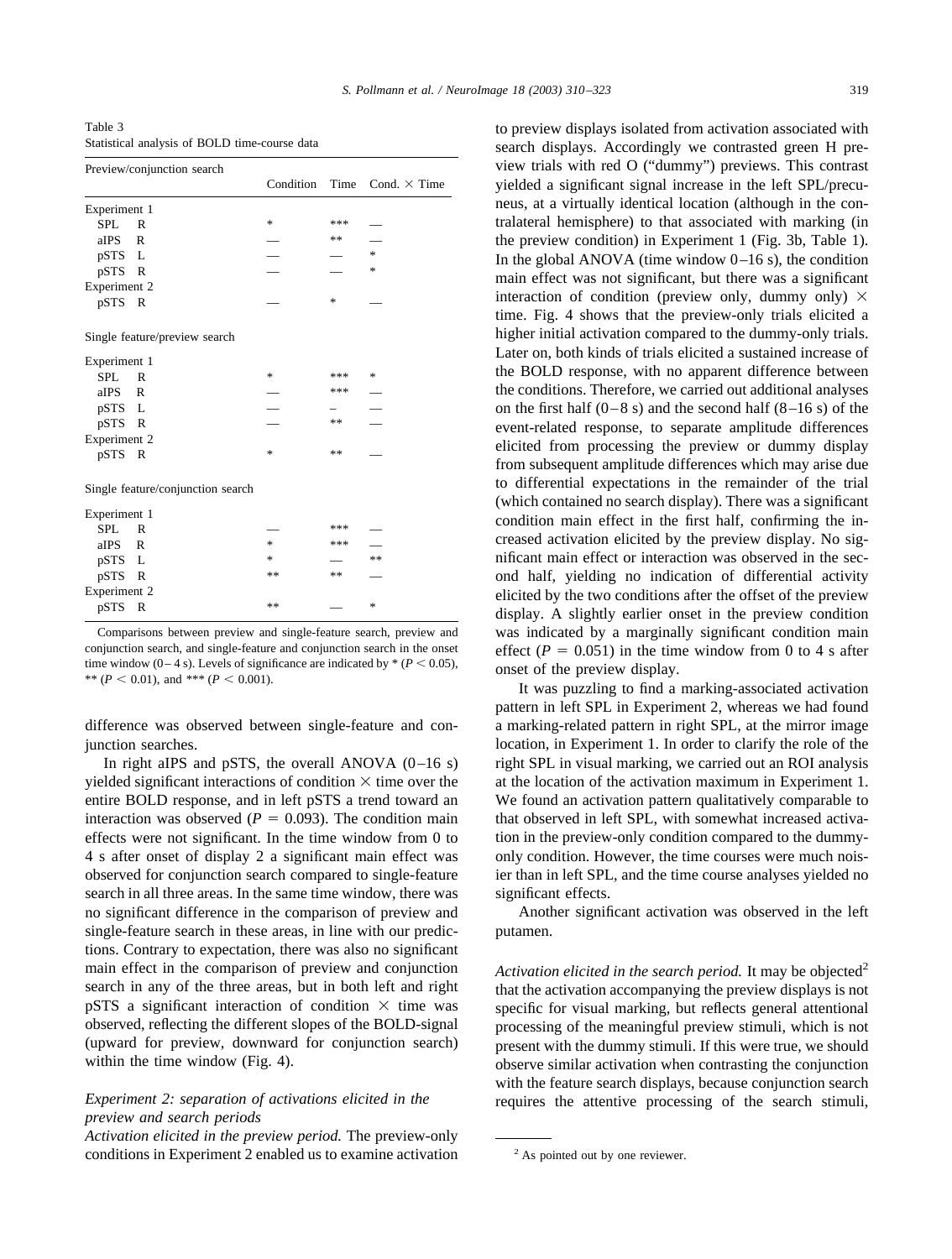whereas feature search is mostly preattentive. We thus contrasted display 2 of the conjunction search condition with display 2 of the feature search condition. We also lowered the significance threshold to  $\alpha = 0.005$  in order to capture potential near-threshold activations. However, no significant activation was observed in the SPL or precuneus of the left or right hemisphere. Moreover, we looked whether significant activation could be observed at the exact locations of marking-related SPL activations in Experiments 1 and 2 at the  $\alpha = 0.05$  level. This was not the case. These analyses underline the specificity of the marking-related activation pattern in SPL.

We have interpreted the early onset of activation in the pSTS and aIPS in Experiment 1 in the single-feature and preview conditions as an indicator of target detection or response preparatory processes. To test this hypothesis in Experiment 2, we analyzed differences in amplitude elicited during presentation of display 2, with confounds due to display 1 processing removed (see Methods for details). Targets were most salient in the single-feature search condition of Experiment 2. Subjects detected targets significantly faster in single-feature search, compared to conjunction search. Moreover, with a search slope of 10 s per item, single-feature search was the only condition eliciting target pop-out. Therefore, we expected display 2-related activation to be higher in single feature search compared to conjunction search. This pattern was indeed found in the right pSTS area, at the same location at which we detected a delayed response in conjunction search in Experiment 1 ([Fig. 3\)](#page-6-0). While response times were also significantly faster in the preview condition, compared to conjunction search, the slope observed in the preview condition lay in between the slopes of the single-feature search and conjunction search conditions. Likewise, the BOLD response elicited by the preview condition lay in between the responses elicited by single-feature and conjunction search, both in terms of amplitude and latency ([Fig. 4\)](#page-7-0). Statistical analysis of the time courses yielded a nonsignificant overall (time window 0–16 s) condition main effect, but a significant interaction of condition  $\times$  time. In the time window 0- to 4-s post display 2 onset, there were significant differences between the conditions, which broke down into significantly increased signal in this onset phase for single-feature search compared to conjunction search and preview search, with a tendency for an increased response (indicating earlier onset) for preview relative to conjunction search ( $P = 0.068$ ; [Table 3\)](#page-9-0).

## **Discussion**

In Experiment 1 we used the information inherent in the time course of activation to differentiate between (i) visual marking of old distractors, which was associated with the superior parietal lobule in the preview condition, and (ii) target detection and/or response-preparatory processes, which were associated with activation in the inferior parietal lobule. These basic results were replicated in Experiment 2 where we used a contrasting procedure, based on measured differences in the magnitude of the BOLD response. Here visual marking was assessed using preview-only trials, when search displays were not presented. In both experiments we used two baseline conditions, with easy (singlefeature) and difficult (conjunction) search. The latter resulted in significantly longer search times. In the critical preview condition, one set of distractors from the conjunction search display was presented immediately before the actual search display. In the other search conditions, dummy items (not future distractors) were presented in display 1. In accordance with previous behavioral studies, the early presentation of distractor items (in the preview condition) led to fast search times, relative to conjunction search. In Experiment 1 the slopes for the preview condition matched those in the single-feature (easy) baseline. In Experiment 2 overall RTs in the preview and single-feature baseline did not differ.

Previous behavioral results have indicated that this beneficial effect of the preview display is contributed to by an active bias against the advance distractors, a process we have termed visual marking [\(Watson and Humphreys, 1997,](#page-13-0) [1998, 2000\)](#page-13-0). In search of the neural structures involved in this process in Experiment 1, we looked for brain areas which would show a particular temporal activation pattern: earlier onset of activation in the preview condition relative to the other search conditions. Early activation for the preview condition was observed in right posterior SPL. BOLD timecourse analysis confirmed that the contrasting time courses were not contaminated by BOLD amplitude differences. The behavioral evidence indicates that a process of visual marking involving the advance encoding and rejection of old distractors enables them to be ignored. The imaging data suggest that this process is supported by the posterior SPL at the border to the precuneus. In a second experiment, we analyzed differences in the magnitude of activation elicited by the preview (display 1) and subsequent search displays (display 2) separately. We confirmed the role of SPL/precuneus in visual marking in that the advance information in the preview condition was associated with a signal increase in the exact location as in Experiment 1, although now in the left hemisphere. We cannot determine, based on our data, why there was a shift from a right marking-related activation pattern in Experiment 1 to a left-dominant activation pattern in Experiment 2. A possible cause may be the change in the stimuli from Experiment 1 to Experiment 2, which may have produced a narrowing of the focus of attention, to the center items, in Experiment 2. This narrowing may not have occurred in Experiment 1 because there was not then a constant set of stimuli in the periphery that had to be ignored (the border items, used in Experiment 2). Nevertheless, the exact overlap in the coordinates in the SPL, across the two experiments, is noteworthy.

Since visual marking involves both the encoding and the rejection of old distractors [\(Humphreys et al., 2002\)](#page-12-0), it is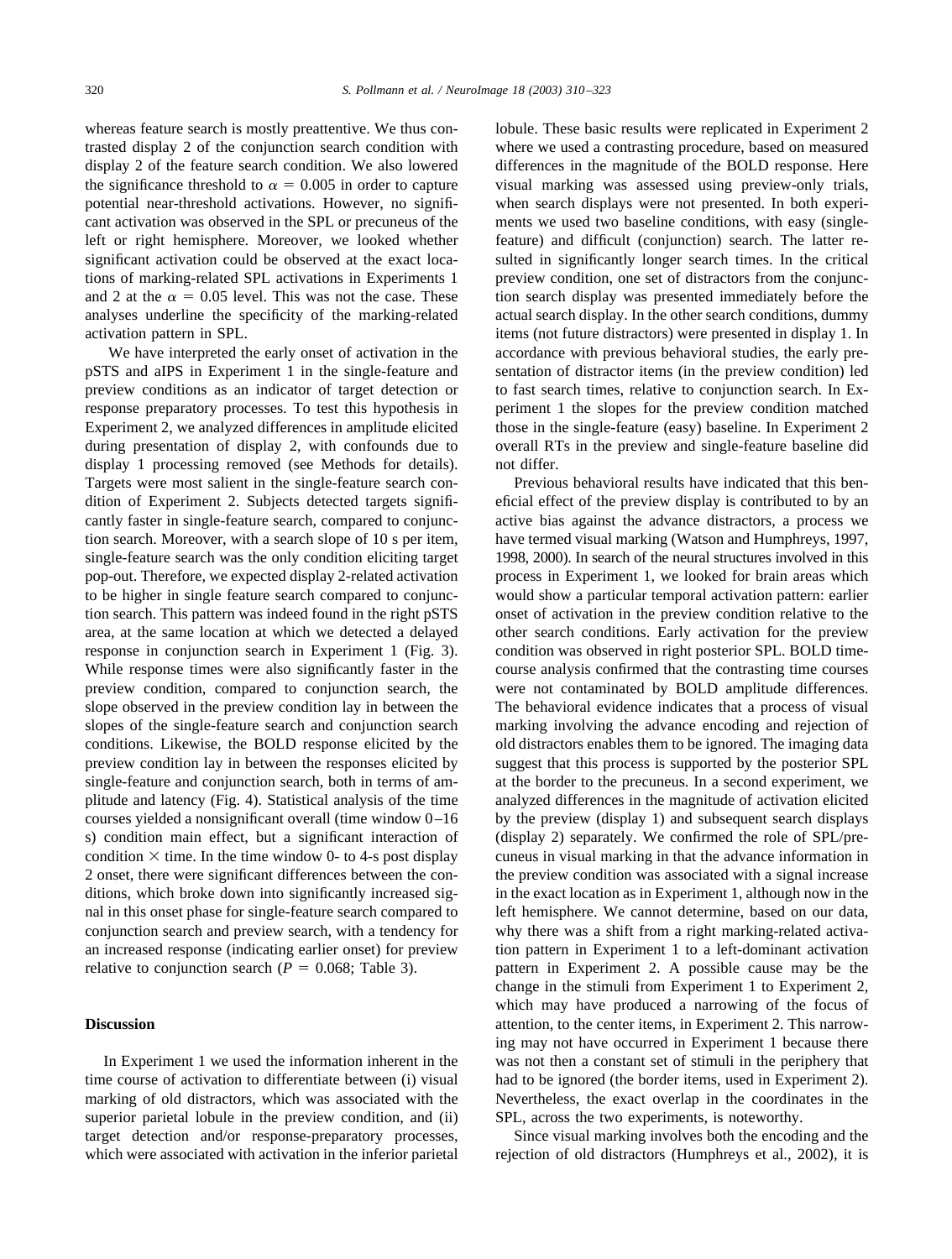difficult to assess which component is mediated by activation in the SPL. However, we failed to find any increase in activation in this area in a comparison of the single-feature and conjunction conditions, even though attentional involvement in search is greater in the conjunction condition. This suggests that the increased SPL activation was not simply due to greater attention to the first display in the preview condition, but specifically reflects processes involved in visual marking.

In a study of general attentional mechanisms in posterior parietal cortex, [Wojciulik and Kanwisher \(1998\)](#page-13-0) found common activation across different forms of visual selection, including spatial shifts of attention, matching of spatially distinct objects, and nonspatial feature conjunction discrimination (in rapid serial visual presentation) at locations  $(x = -15, y = -64, z = 48; x = 14, y = -68, z =$ 48) almost identical to the locations which we found associated with visual marking in the present study  $(x = -7, y)$  $= -62$ ,  $z = 52$ ;  $x = 7$ ,  $y = -65$ ,  $z = 50$ ). They proposed that posterior SPL may be involved in the suppression of irrelevant distractors. They noted that previous imaging experiments led to posterior parietal activation when the task contained irrelevant distractors, and that parietal activation was absent in those studies of visual attention which did not contain distractor elements which had to be inhibited in order to carry out the task (e.g., when single-conjunction or feature-defined targets have to be categorized; cf. [Rees et](#page-12-0) [al., 1997\).](#page-12-0) Our data are in good agreement with this hypothesis, in that they indicate that the SPL/precuneus is specifically involved in visual marking and efficient rejection of old distractors in search.

Inhibitory processes in visual marking have been demonstrated behaviorally by the finding that luminance onsets at the locations of old (previewed) distractors are difficult to detect [\(Olivers and Humphreys, 2002; Watson and Hum](#page-12-0)[phreys, 2000\).](#page-12-0) Furthermore, with static displays, there is evidence of inhibition applied to the locations of the old items [\(Olivers et al., 1999\)](#page-12-0). This suggests that visual marking can be based on the inhibition of spatial locations. Our finding, that early posterior SPL activation was specific to the condition where visual marking occurred, would fit with this brain area being the site of a spatial map, which is constructed for the preview display, and which serves as the locus of spatial inhibition. However, from the present results we cannot distinguish whether the activation reflects a spatial map constructed for the old items or inhibition applied to that map.

In support of a role of the right SPL in spatial selection mechanisms, [Coull and Frith \(1998\)](#page-12-0) found that the right posterior SPL (close to our marking-related activation) was specifically activated by tasks requiring spatial selection, whereas the right IPS was active in tasks with nonspatial as well as spatial selection. Also, spatial attention led to more medial activation in the SPL than nonspatial attention in the experiments of [Wojciulik and Kanwisher \(1998\).](#page-13-0) Furthermore, imaging studies of spatial attention often show posterior SPL activation in addition to IPS activation [\(Gitelman](#page-12-0) [et al., 1999; Hopfinger et al., 2000\)](#page-12-0).

It should also be noted that it is unlikely that the SPL activation we observed, with early onset in the preview condition, was due to eye movements made to the old distractor items. First, observers were asked to remain fixated during the preview period. Second, as we have noted, there was no difference between the single-feature and the conjunction conditions within this region. Third, and more telling, [Olivers et al. \(2002\)](#page-12-0) have shown that search performance is actually rather poor when participants first make a serial scan of the items in a preview display before a search display is presented. They had participants search for a target that could be in the preview or the search display. After searching the preview, participants were allowed to prepare themselves and then press a button to onset the search display. Despite this, performance was only a little better than in a baseline in which the items from the preview and search displays all appeared simultaneous (equivalent to the conjunction baseline here). The detection of targets in search displays was much more efficient in a marking condition in which participants did not search previews but were instead set against previews from their onset (knowing the target could never appear in the preview displays). The shallower search slopes observed in the preview relative to the conjunction condition here provide behavioral evidence against the SPL activity reflecting a serial search of previews.

In contrast to the marking-related activity in the SPL, the right aIPS and the bilateral pSTS areas showed no early onset of activation related to the processing of advance distractors (in the preview condition), but a delayed onset of the evoked response in difficult (conjunction) search relative to easy (single-feature and preview) search conditions. This pattern was expected in areas which are involved in postsearch processes (target detection and/or response preparation), which are delayed in conjunction search. In Experiment 2, we replicated the delayed onset of activation in conjunction search, relative to single-feature search, in the right pSTS, at the same location as in Experiment 1. Comparison of signal time courses showed a very similar pattern in both experiments. In both experiments, this pattern was more clear-cut in right pSTS. However, the data from Experiment 1 suggest that the difference between left and right pSTS is a difference in the degree of involvement, rather than a categorical processing difference.

Lesions of the right temporoparietal junction area (including the pSTS) have a strong association with contralateral neglect [\(Vallar, 1993\).](#page-13-0) Lesions of the TPJ area, but not more superior parietal lesions, led to deficient target detection in the contralesional visual hemifield, especially when the patients were miscued to the ipsilesional hemifield [\(Friedrich et al., 1998\).](#page-12-0) A recent event-related fMRI study reported activations in the TPJ region specifically associated with target processing (most strongly when the target appeared at an unexpected location, but not with processing of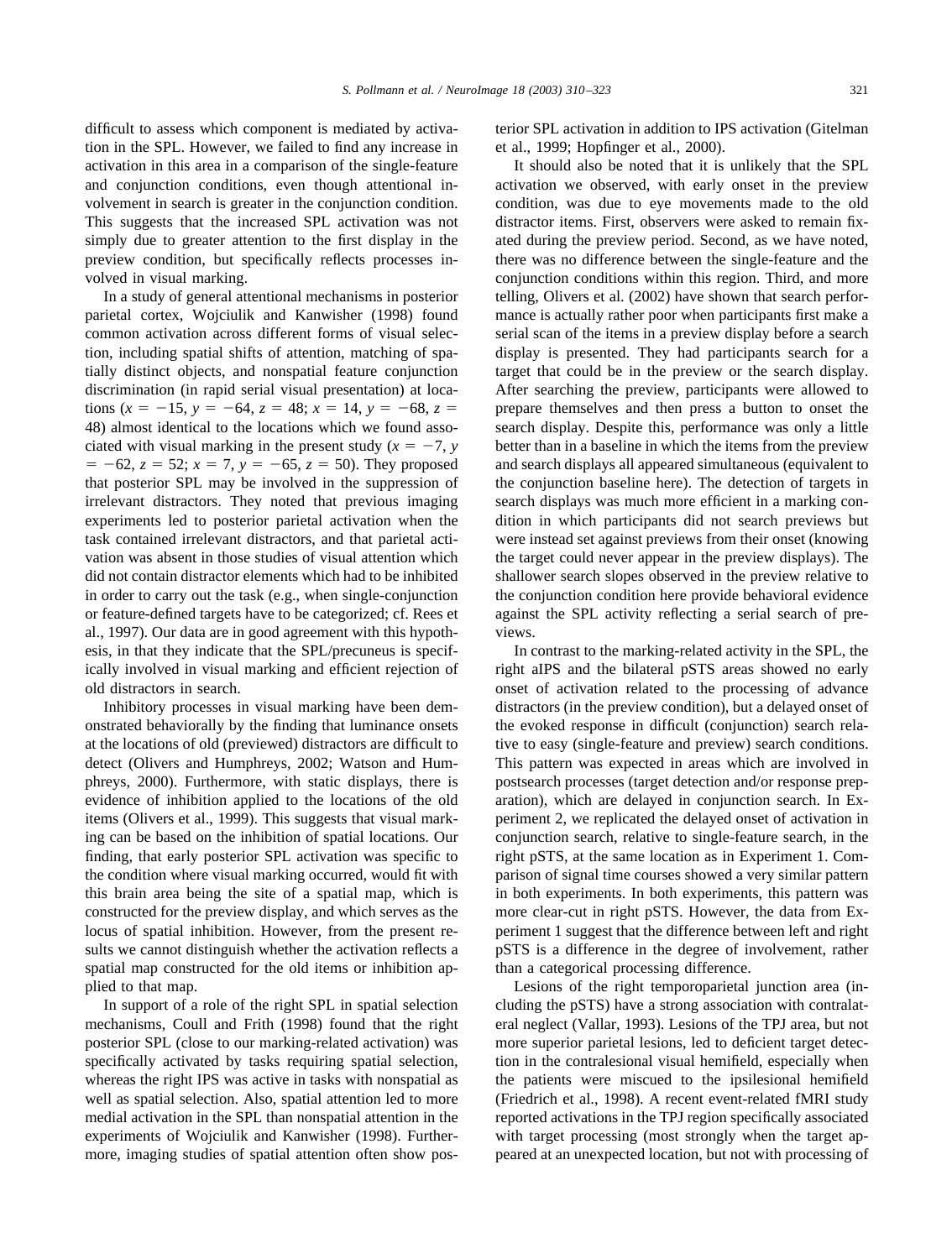<span id="page-12-0"></span>cues which preceded the targets; Corbetta et al., 2000). Thus there is converging evidence from clinical and neuroimaging studies that the TPJ region is vital for target detection.

Postsearch, specifically response-related, time-course patterns bordering the ascending limb of the IPS are consistent with impaired coordination of finger movements after a lesion in this area (Binkofski et al., 1998) as well as fMRI activations along the ascending and horizontal limbs of the IPS when prehensile hand movements are made (Binkofski et al., 1998, 1999). These activations have in common that they are all more lateral (and mostly more anterior) than the marking-related SPL activations in our study but included the present postsearch activation at the lateral bank of the ascending IPS. While conjunction search elicited a delayed response in both Experiments in right pSTS, we did not find a postsearch activation pattern in aIPS in Experiment 2. A possible explanation may be that the randomization of search conditions in Experiment 2 minimized differences in response preparation whereas the blocked presentation in Experiment 1 may have led to differences in the readiness to respond depending on the type of search, with high readiness in easy search and lower readiness in conjunction search, in which responses could only be elicited after a protracted search. AIPS neurons may also respond to visual object shape, independent of grasping (Murata et al., 2000). In our study, this may imply that aIPS is involved in the chain of processes betwen detection of the target and eliciting of the proper response. Clearly, further research is needed to investigate this issue.

In conclusion, our data suggest that distinct areas in posterior parietal cortex support distinct processing steps in visual search and attention. The SPL supports selection biases against old stimuli to benefit the selection of new objects. The pSTS area, in contrast, subserves target detection, which is followed by response programming in the cortex on the lateral bank of the ascending limb of the IPS.

## **Acknowledgments**

This study was supported by grants from the Deutsche Forschungsgemeinschaft (DFG Working Memory Research Group Grant SCHR 375/8-1) and the Medical Research Council (UK, Grant G9623474). We thank two anonymous reviewers for their helpful comments.

### **References**

- Binkofski, F., Buccino, G., Posse, S., Seitz, R.J., Rizzolatti, G., Freund, H.-J., 1999. A fronto-parietal circuit for object manipulation in man: evidence from an fMRI study. Eur. J. Neurosci. 11, 3276–3286.
- Binkofski, F., Dohle, C., Posse, S., Stephan, K.M., Hefter, H., Seitz, R.J., Freund, H.-J., 1998. Human anterior intraparietal area subserves prehension. A combined lesion and functional MRI activation study. Neurology 50, 1253–1259.
- Bosch, V., 2000. Statistical analysis of multi-subject fMRI data: the assessment of focal activations. J. Magn. Reson. 11, 61–64.
- Corbetta, M., Kincade, J.M., Ollinger, J.M., McAvoy, M.P., Shulman, G.L., 2000. Voluntary orienting is dissociated from target detection in human posterior parietal cortex. Nature Neurosci. 3, 292–297.
- Coull, J.T., Frith, C.D., 1998. Differential activation of right superior parietal cortex and intraparietal sulcus by spatial and nonspatial attention. NeuroImage 8, 176–187.
- Dymond, R., Norris, D.G., Pollmann, S., Zysset, S., 1999. Application of double voxel functional spectroscopy to event-related cognitive experiments. Magn. Reson. Med. 41, 217–223.
- Friedrich, F.J., Egly, R., Rafal, R.D., Beck, D., 1998. Spatial attention deficits in humans: a comparison of superior parietal and temporalparietal junction lesions. Neuropsychology 12, 193–207.
- Friston, K.J., Fletcher, P., Josephs, O., Holmes, A., Rugg, M.D., Turner, R., 1998. Event-related fMRI: Characterizing differential responses. NeuroImage 7, 30–40.
- Friston, K.J., Frith, C.D., Turner, R., Frackowiak, R.S.J., 1995. Characterizing evoked hemodynamics with fMRI. NeuroImage 2, 157–165.
- Friston, K.J., Holmes, A.P., Worsley, K.J., Poline, J.B., Frith, C.D., Frackowiak, R.S.J., 1995. Statistical parametric maps in functional imaging: A genral linear approach. Hum. Brain Mapp. 2, 189–210.
- Friston, K.J., Williams, S., Howard, R., Frackowiak, R.S.J., Turner, R., 1996. Movement-related effects in fMRI time-series. Magn. Reson. Med. 35, 346–355.
- Gitelman, D.R., Nobre, A.C., Parrish, T.B., LaBar, K.S., Kim, Y.-H., Meyer, J.R., Mesulam, M.M., 1999. A large-scale distributed network for covert spatial attention. Brain 122, 1093–1106.
- Henson, R.N.A., Price, C., Rugg, M.D., Turner, R., Friston, K., 2002. Detecting latency differences in event-related BOLD responses: application to words versus nonwords, and initial versus repeated face presentations. NeuroImage 15, 83–97.
- Hopfinger, J.B., Buonocore, M.H., Mangun, G.R., 2000. The neural mechanisms of top-down attentional control. Nature Neurosci. 3, 284–291.
- Humphreys, G.W., Watson, D.G., Joliceour, P., 2002. Fractionating visual marking: dual task decomposition of the marking state by timing and modality. J. Exp. Psychol. Hum. Percept. Perform. 28, 640–660.
- Josephs, O., Henson, R.N.A., 1999. Event-related functional magnetic resonance imaging: modelling, inference and optimization. Philos. Trans. R. Soc. London B 354, 1215–1228.
- Josephs, O., Turner, R., Friston, K., 1997. Event-related fMRI. Hum. Brain Mapp. 5, 243–248.
- Lohmann, G., Mueller, K., Bosch, V., Mentzel, H., Hessler, S., Chen, L., Zysset, S., von Cramon, D.Y., 2001. Lipsia—A new software system for the evaluation of functional magnetic resonance images of the human brain. Comput. Med. Imaging Graphics 25, 449–457.
- Menon, R., Luknowsky, D., Gati, J., 1998. Mental chronometry using latency-resolved functional MRI. Proc. Natl. Acad. Sci. USA 9518, 10902–10907.
- Murata, A., Gallese, V., Luppino, G., Kaseda, M., and Sakata, H, 2000. Selectivity for the shape, size, and orientation of objects for grasping in neurons of monkey parietal area AIP. J. Neurophysiol. 83, 2580–2601.
- Oldfield, R.C., 1971. The assessment and analysis of handedness: the Edinburgh inventory. Neuropsychologia 9, 97–113.
- Olivers, C.N.L., Humphreys, G.W., 2002. When visual marking meets the attentional blink: more evidence for top-down limited-capacity inhibition. J. Exp. Psychol. Hum. Percept. Perform 28, 22–42.
- Olivers, C.N.L., Humphreys, G.W., Heinke, D., Cooper, A.C.G., 2002. Prioritization in visual search: visual marking is not dependent on a mnemomic search. Percept. Psychophys. 64, 540–560.
- Olivers, C.N.L., Watson, D.G., Humphreys, G.W., 1999. Visual marking of locations and feature maps: evidence from within dimension defined conjunctions. Q. J. Exp. Psychol. 52A, 679–715.
- Pollmann, S., Wiggins, C.J., Norris, D.G., von Cramon, D.Y., Schubert, T., 1998. Use of intertrial intervals in single-trial experiments: a 3T fMRI study. NeuroImage 8, 327–339.
- Rees, G., Frackowiak, R., Frith, C., 1997. Two modulatory effects of attention that mediate object categorization in human cortex. Science 275, 835–838.